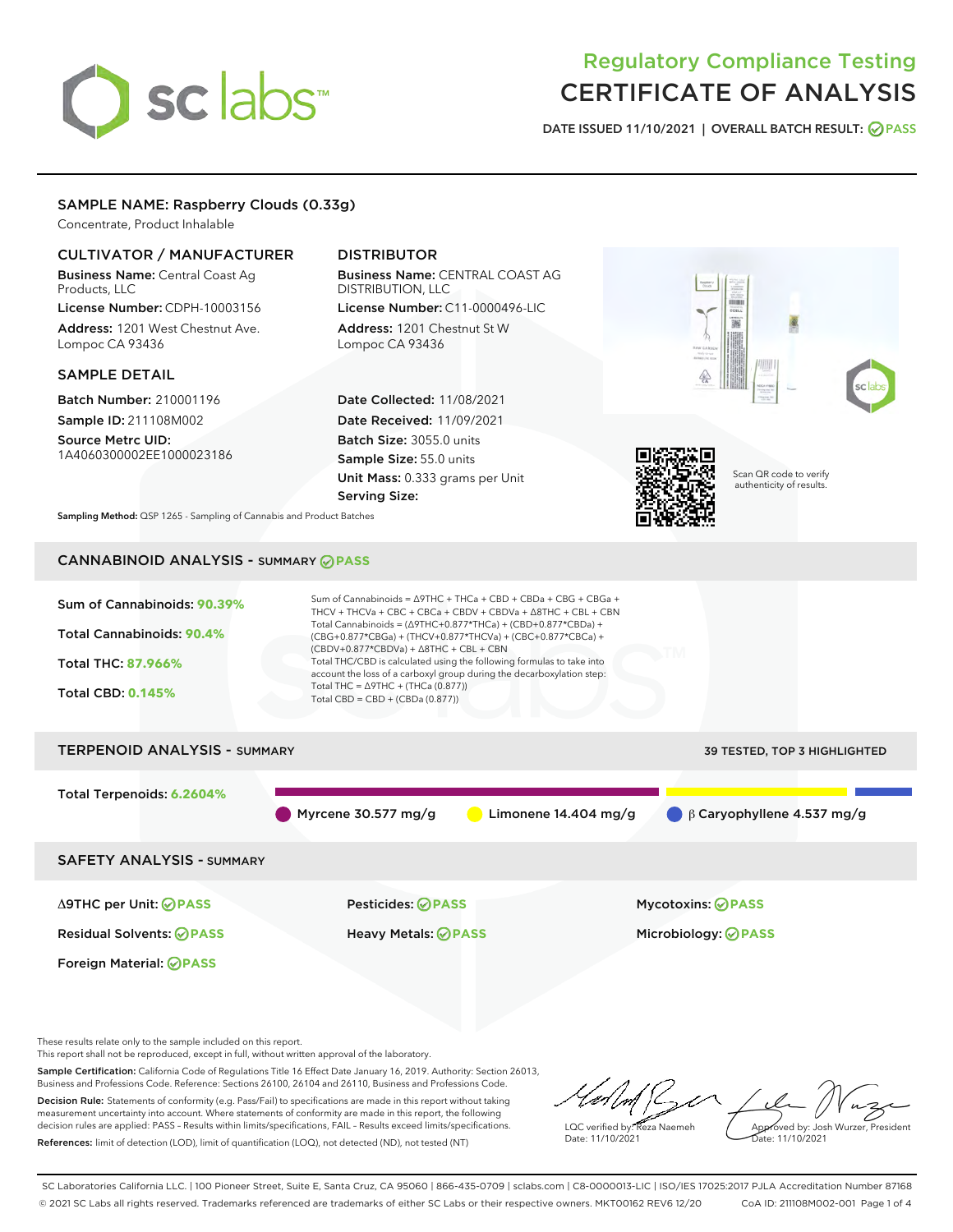



RASPBERRY CLOUDS (0.33G) | DATE ISSUED 11/10/2021 | OVERALL BATCH RESULT:  $\bigcirc$  PASS

#### CANNABINOID TEST RESULTS - 11/09/2021 2 PASS

Tested by high-performance liquid chromatography with diode-array detection (HPLC-DAD). **Method:** QSP 1157 - Analysis of Cannabinoids by HPLC-DAD

#### TOTAL CANNABINOIDS: **90.4%**

Total Cannabinoids (Total THC) + (Total CBD) + (Total CBG) + (Total THCV) + (Total CBC) + (Total CBDV) + ∆8THC + CBL + CBN

TOTAL THC: **87.966%** Total THC (∆9THC+0.877\*THCa)

TOTAL CBD: **0.145%** Total CBD (CBD+0.877\*CBDa)

TOTAL CBG: 1.431% Total CBG (CBG+0.877\*CBGa)

TOTAL THCV: 0.3% Total THCV (THCV+0.877\*THCVa)

TOTAL CBC: 0.27% Total CBC (CBC+0.877\*CBCa)

TOTAL CBDV: ND Total CBDV (CBDV+0.877\*CBDVa)

| <b>COMPOUND</b>  | LOD/LOQ<br>(mg/g)          | <b>MEASUREMENT</b><br><b>UNCERTAINTY</b><br>(mg/g) | <b>RESULT</b><br>(mg/g) | <b>RESULT</b><br>(%) |
|------------------|----------------------------|----------------------------------------------------|-------------------------|----------------------|
| <b>A9THC</b>     | 0.06/0.26                  | ±30.260                                            | 879.66                  | 87.966               |
| <b>CBG</b>       | 0.06/0.19                  | ±0.564                                             | 14.31                   | 1.431                |
| <b>THCV</b>      | 0.1 / 0.2                  | ±0.15                                              | 3.0                     | 0.30                 |
| <b>CBN</b>       | 0.1/0.3                    | ±0.18                                              | 2.8                     | 0.28                 |
| <b>CBC</b>       | 0.2 / 0.5                  | ±0.08                                              | 2.7                     | 0.27                 |
| <b>CBD</b>       | 0.07/0.29                  | ±0.067                                             | 1.45                    | 0.145                |
| $\triangle$ 8THC | 0.1 / 0.4                  | N/A                                                | <b>ND</b>               | <b>ND</b>            |
| <b>THCa</b>      | 0.05/0.14                  | N/A                                                | <b>ND</b>               | <b>ND</b>            |
| <b>THCVa</b>     | 0.07 / 0.20                | N/A                                                | <b>ND</b>               | <b>ND</b>            |
| <b>CBDa</b>      | 0.02/0.19                  | N/A                                                | <b>ND</b>               | <b>ND</b>            |
| <b>CBDV</b>      | 0.04/0.15                  | N/A                                                | <b>ND</b>               | <b>ND</b>            |
| <b>CBDVa</b>     | 0.03 / 0.53                | N/A                                                | <b>ND</b>               | <b>ND</b>            |
| <b>CBGa</b>      | 0.1 / 0.2                  | N/A                                                | <b>ND</b>               | <b>ND</b>            |
| <b>CBL</b>       | 0.06 / 0.24                | N/A                                                | <b>ND</b>               | <b>ND</b>            |
| <b>CBCa</b>      | 0.07/0.28                  | N/A                                                | <b>ND</b>               | <b>ND</b>            |
|                  | <b>SUM OF CANNABINOIDS</b> |                                                    | 903.9 mg/g              | 90.39%               |

#### **UNIT MASS: 0.333 grams per Unit**

| ∆9THC per Unit                         | 1120 per-package limit | 292.93 mg/unit | <b>PASS</b> |
|----------------------------------------|------------------------|----------------|-------------|
| <b>Total THC per Unit</b>              |                        | 292.93 mg/unit |             |
| <b>CBD</b> per Unit                    |                        | $0.48$ mg/unit |             |
| <b>Total CBD per Unit</b>              |                        | $0.48$ mg/unit |             |
| <b>Sum of Cannabinoids</b><br>per Unit |                        | 301.0 mg/unit  |             |
| <b>Total Cannabinoids</b><br>per Unit  |                        | 301.0 mg/unit  |             |

| <b>COMPOUND</b>         | LOD/LOQ<br>(mg/g) | <b>MEASUREMENT</b><br><b>UNCERTAINTY</b><br>(mg/g) | <b>RESULT</b><br>(mg/g)                         | <b>RESULT</b><br>(%) |
|-------------------------|-------------------|----------------------------------------------------|-------------------------------------------------|----------------------|
| <b>Myrcene</b>          | 0.008 / 0.025     | ±0.3944                                            | 30.577                                          | 3.0577               |
| Limonene                | 0.005 / 0.016     | ±0.2060                                            | 14.404                                          | 1.4404               |
| $\upbeta$ Caryophyllene | 0.004 / 0.012     | ±0.1615                                            | 4.537                                           | 0.4537               |
| Ocimene                 | 0.011 / 0.038     | ±0.1199                                            | 3.734                                           | 0.3734               |
| $\beta$ Pinene          | 0.004 / 0.014     | ±0.0247                                            | 2.150                                           | 0.2150               |
| $\alpha$ Pinene         | 0.005 / 0.017     | ±0.0147                                            | 1.708                                           | 0.1708               |
| Linalool                | 0.009 / 0.032     | ±0.0494                                            | 1.299                                           | 0.1299               |
| $\alpha$ Humulene       | 0.009 / 0.029     | ±0.0338                                            | 1.054                                           | 0.1054               |
| Terpinolene             | 0.008 / 0.026     | ±0.0177                                            | 0.863                                           | 0.0863               |
| Fenchol                 | 0.010 / 0.034     | ±0.0231                                            | 0.596                                           | 0.0596               |
| Terpineol               | 0.016 / 0.055     | ±0.0209                                            | 0.341                                           | 0.0341               |
| Camphene                | 0.005 / 0.015     | ±0.0028                                            | 0.241                                           | 0.0241               |
| Valencene               | 0.009 / 0.030     | ±0.0111                                            | 0.161                                           | 0.0161               |
| Fenchone                | 0.009 / 0.028     | ±0.0046                                            | 0.159                                           | 0.0159               |
| trans-ß-Farnesene       | 0.008 / 0.025     | ±0.0055                                            | 0.155                                           | 0.0155               |
| $\alpha$ Bisabolol      | 0.008 / 0.026     | ±0.0079                                            | 0.148                                           | 0.0148               |
| <b>Borneol</b>          | 0.005 / 0.016     | ±0.0047                                            | 0.112                                           | 0.0112               |
| Guaiol                  | 0.009 / 0.030     | ±0.0033                                            | 0.069                                           | 0.0069               |
| Nerolidol               | 0.009 / 0.028     | ±0.0033                                            | 0.053                                           | 0.0053               |
| Citronellol             | 0.003 / 0.010     | ±0.0022                                            | 0.046                                           | 0.0046               |
| $\gamma$ Terpinene      | 0.006 / 0.018     | ±0.0008                                            | 0.044                                           | 0.0044               |
| Caryophyllene<br>Oxide  | 0.010 / 0.033     | ±0.0020                                            | 0.043                                           | 0.0043               |
| $\alpha$ Phellandrene   | 0.006 / 0.020     | ±0.0005                                            | 0.035                                           | 0.0035               |
| $\alpha$ Terpinene      | 0.005 / 0.017     | ±0.0005                                            | 0.033                                           | 0.0033               |
| 3 Carene                | 0.005 / 0.018     | ±0.0003                                            | 0.022                                           | 0.0022               |
| p-Cymene                | 0.005 / 0.016     | ±0.0005                                            | 0.020                                           | 0.0020               |
| Eucalyptol              | 0.006 / 0.018     | N/A                                                | <loq< th=""><th><loq< th=""></loq<></th></loq<> | <loq< th=""></loq<>  |
| Sabinene Hydrate        | 0.006 / 0.022     | N/A                                                | <loq< th=""><th><loq< th=""></loq<></th></loq<> | <loq< th=""></loq<>  |
| Sabinene                | 0.004 / 0.014     | N/A                                                | <b>ND</b>                                       | ND                   |
| (-)-Isopulegol          | 0.005 / 0.016     | N/A                                                | <b>ND</b>                                       | ND                   |
| Camphor                 | 0.006 / 0.019     | N/A                                                | ND                                              | ND                   |
| Isoborneol              | 0.004 / 0.012     | N/A                                                | <b>ND</b>                                       | ND                   |
| Menthol                 | 0.008 / 0.025     | N/A                                                | ND                                              | ND                   |
| Nerol                   | 0.003 / 0.011     | N/A                                                | ND                                              | <b>ND</b>            |
| R-(+)-Pulegone          | 0.003 / 0.011     | N/A                                                | ND                                              | ND                   |
| Geraniol                | 0.002 / 0.007     | N/A                                                | ND                                              | ND                   |
| <b>Geranyl Acetate</b>  | 0.004 / 0.014     | N/A                                                | ND                                              | ND                   |
| $\alpha$ Cedrene        | 0.005 / 0.016     | N/A                                                | ND                                              | ND                   |
| Cedrol                  | 0.008 / 0.027     | N/A                                                | ND                                              | ND                   |

TOTAL TERPENOIDS 62.604 mg/g 6.2604%

SC Laboratories California LLC. | 100 Pioneer Street, Suite E, Santa Cruz, CA 95060 | 866-435-0709 | sclabs.com | C8-0000013-LIC | ISO/IES 17025:2017 PJLA Accreditation Number 87168 © 2021 SC Labs all rights reserved. Trademarks referenced are trademarks of either SC Labs or their respective owners. MKT00162 REV6 12/20 CoA ID: 211108M002-001 Page 2 of 4

# TERPENOID TEST RESULTS - 11/10/2021

Terpene analysis utilizing gas chromatography-flame ionization detection (GC-FID). **Method:** QSP 1192 - Analysis of Terpenoids by GC-FID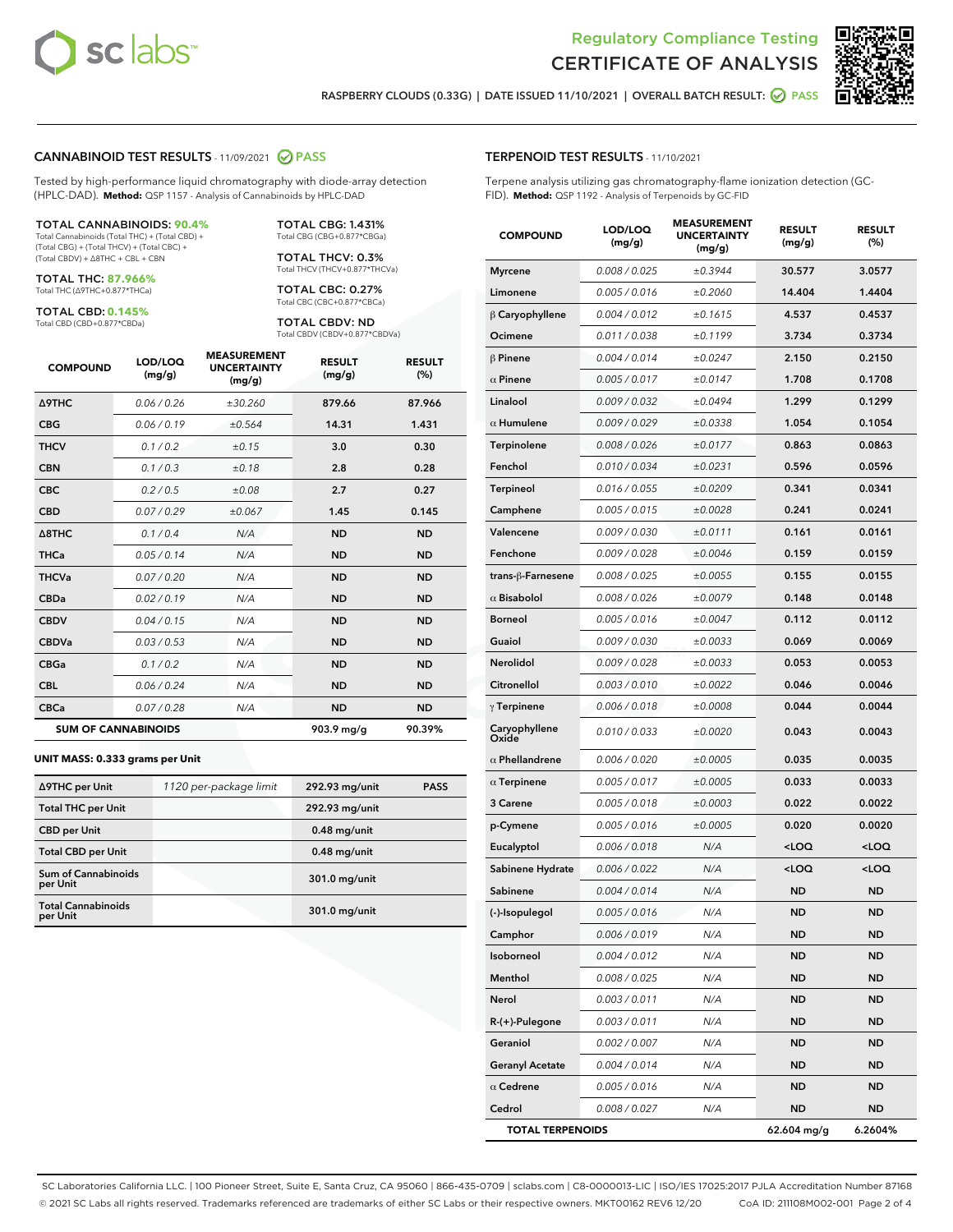



RASPBERRY CLOUDS (0.33G) | DATE ISSUED 11/10/2021 | OVERALL BATCH RESULT: @ PASS

# CATEGORY 1 PESTICIDE TEST RESULTS - 11/10/2021 2 PASS

Pesticide and plant growth regulator analysis utilizing high-performance liquid chromatography-mass spectrometry (HPLC-MS) or gas chromatography-mass spectrometry (GC-MS). \*GC-MS utilized where indicated. **Method:** QSP 1212 - Analysis of Pesticides and Mycotoxins by LC-MS or QSP 1213 - Analysis of Pesticides by GC-MS

| <b>COMPOUND</b>             | LOD/LOQ<br>$(\mu g/g)$ | <b>ACTION</b><br><b>LIMIT</b><br>$(\mu g/g)$ | <b>MEASUREMENT</b><br><b>UNCERTAINTY</b><br>$(\mu g/g)$ | <b>RESULT</b><br>$(\mu g/g)$ | <b>RESULT</b> |
|-----------------------------|------------------------|----------------------------------------------|---------------------------------------------------------|------------------------------|---------------|
| Aldicarb                    | 0.03/0.08              | $>$ LOD                                      | N/A                                                     | <b>ND</b>                    | <b>PASS</b>   |
| Carbofuran                  | 0.02 / 0.05            | $\ge$ LOD                                    | N/A                                                     | <b>ND</b>                    | <b>PASS</b>   |
| Chlordane*                  | 0.03/0.08              | $>$ LOD                                      | N/A                                                     | <b>ND</b>                    | <b>PASS</b>   |
| Chlorfenapyr*               | 0.03/0.10              | $\ge$ LOD                                    | N/A                                                     | <b>ND</b>                    | <b>PASS</b>   |
| Chlorpyrifos                | 0.02 / 0.06            | $\ge$ LOD                                    | N/A                                                     | <b>ND</b>                    | <b>PASS</b>   |
| Coumaphos                   | 0.02 / 0.07            | $\ge$ LOD                                    | N/A                                                     | <b>ND</b>                    | <b>PASS</b>   |
| Daminozide                  | 0.02 / 0.07            | $\ge$ LOD                                    | N/A                                                     | <b>ND</b>                    | <b>PASS</b>   |
| <b>DDVP</b><br>(Dichlorvos) | 0.03/0.09              | $\ge$ LOD                                    | N/A                                                     | <b>ND</b>                    | <b>PASS</b>   |
| <b>Dimethoate</b>           | 0.03 / 0.08            | $\ge$ LOD                                    | N/A                                                     | <b>ND</b>                    | <b>PASS</b>   |
| Ethoprop(hos)               | 0.03/0.10              | $\ge$ LOD                                    | N/A                                                     | <b>ND</b>                    | <b>PASS</b>   |
| Etofenprox                  | 0.02 / 0.06            | $\ge$ LOD                                    | N/A                                                     | <b>ND</b>                    | <b>PASS</b>   |
| Fenoxycarb                  | 0.03 / 0.08            | $\ge$ LOD                                    | N/A                                                     | <b>ND</b>                    | <b>PASS</b>   |
| Fipronil                    | 0.03/0.08              | $>$ LOD                                      | N/A                                                     | <b>ND</b>                    | <b>PASS</b>   |
| Imazalil                    | 0.02 / 0.06            | $\ge$ LOD                                    | N/A                                                     | <b>ND</b>                    | <b>PASS</b>   |
| Methiocarb                  | 0.02 / 0.07            | $\ge$ LOD                                    | N/A                                                     | <b>ND</b>                    | <b>PASS</b>   |
| Methyl<br>parathion         | 0.03/0.10              | $\ge$ LOD                                    | N/A                                                     | <b>ND</b>                    | <b>PASS</b>   |
| <b>Mevinphos</b>            | 0.03/0.09              | $\ge$ LOD                                    | N/A                                                     | <b>ND</b>                    | <b>PASS</b>   |
| Paclobutrazol               | 0.02 / 0.05            | $>$ LOD                                      | N/A                                                     | <b>ND</b>                    | <b>PASS</b>   |
| Propoxur                    | 0.03/0.09              | $\ge$ LOD                                    | N/A                                                     | <b>ND</b>                    | <b>PASS</b>   |
| Spiroxamine                 | 0.03 / 0.08            | $\ge$ LOD                                    | N/A                                                     | <b>ND</b>                    | <b>PASS</b>   |
| Thiacloprid                 | 0.03/0.10              | $\ge$ LOD                                    | N/A                                                     | <b>ND</b>                    | <b>PASS</b>   |

#### CATEGORY 2 PESTICIDE TEST RESULTS - 11/10/2021 @ PASS

| <b>COMPOUND</b>          | LOD/LOO<br>$(\mu g/g)$ | <b>ACTION</b><br>LIMIT<br>$(\mu g/g)$ | <b>MEASUREMENT</b><br><b>UNCERTAINTY</b><br>$(\mu g/g)$ | <b>RESULT</b><br>$(\mu g/g)$ | <b>RESULT</b> |
|--------------------------|------------------------|---------------------------------------|---------------------------------------------------------|------------------------------|---------------|
| Abamectin                | 0.03/0.10              | 0.1                                   | N/A                                                     | <b>ND</b>                    | <b>PASS</b>   |
| Acephate                 | 0.02/0.07              | 0.1                                   | N/A                                                     | <b>ND</b>                    | <b>PASS</b>   |
| Acequinocyl              | 0.02/0.07              | 0.1                                   | N/A                                                     | <b>ND</b>                    | <b>PASS</b>   |
| Acetamiprid              | 0.02/0.05              | 0.1                                   | N/A                                                     | <b>ND</b>                    | <b>PASS</b>   |
| Azoxystrobin             | 0.02/0.07              | 0.1                                   | N/A                                                     | <b>ND</b>                    | <b>PASS</b>   |
| <b>Bifenazate</b>        | 0.01 / 0.04            | 0.1                                   | N/A                                                     | <b>ND</b>                    | <b>PASS</b>   |
| <b>Bifenthrin</b>        | 0.02 / 0.05            | 3                                     | N/A                                                     | <b>ND</b>                    | <b>PASS</b>   |
| <b>Boscalid</b>          | 0.03/0.09              | 0.1                                   | N/A                                                     | <b>ND</b>                    | <b>PASS</b>   |
| Captan                   | 0.19/0.57              | 0.7                                   | N/A                                                     | <b>ND</b>                    | <b>PASS</b>   |
| Carbaryl                 | 0.02/0.06              | 0.5                                   | N/A                                                     | <b>ND</b>                    | <b>PASS</b>   |
| Chlorantranilip-<br>role | 0.04/0.12              | 10                                    | N/A                                                     | <b>ND</b>                    | <b>PASS</b>   |
| Clofentezine             | 0.03/0.09              | 0.1                                   | N/A                                                     | <b>ND</b>                    | <b>PASS</b>   |

# CATEGORY 2 PESTICIDE TEST RESULTS - 11/10/2021 continued

| <b>COMPOUND</b>               | LOD/LOQ<br>(µg/g) | <b>ACTION</b><br><b>LIMIT</b><br>$(\mu g/g)$ | <b>MEASUREMENT</b><br><b>UNCERTAINTY</b><br>$(\mu g/g)$ | <b>RESULT</b><br>(µg/g) | <b>RESULT</b> |
|-------------------------------|-------------------|----------------------------------------------|---------------------------------------------------------|-------------------------|---------------|
| Cyfluthrin                    | 0.12 / 0.38       | $\overline{c}$                               | N/A                                                     | ND                      | <b>PASS</b>   |
| Cypermethrin                  | 0.11 / 0.32       | $\mathcal{I}$                                | N/A                                                     | ND                      | <b>PASS</b>   |
| Diazinon                      | 0.02 / 0.05       | 0.1                                          | N/A                                                     | <b>ND</b>               | <b>PASS</b>   |
| Dimethomorph                  | 0.03 / 0.09       | $\overline{c}$                               | N/A                                                     | ND                      | <b>PASS</b>   |
| Etoxazole                     | 0.02 / 0.06       | 0.1                                          | N/A                                                     | ND                      | <b>PASS</b>   |
| Fenhexamid                    | 0.03 / 0.09       | 0.1                                          | N/A                                                     | <b>ND</b>               | <b>PASS</b>   |
| Fenpyroximate                 | 0.02 / 0.06       | 0.1                                          | N/A                                                     | ND                      | <b>PASS</b>   |
| Flonicamid                    | 0.03 / 0.10       | 0.1                                          | N/A                                                     | ND                      | <b>PASS</b>   |
| Fludioxonil                   | 0.03 / 0.10       | 0.1                                          | N/A                                                     | ND                      | <b>PASS</b>   |
| Hexythiazox                   | 0.02 / 0.07       | 0.1                                          | N/A                                                     | ND                      | <b>PASS</b>   |
| Imidacloprid                  | 0.04 / 0.11       | 5                                            | N/A                                                     | ND                      | <b>PASS</b>   |
| Kresoxim-methyl               | 0.02 / 0.07       | 0.1                                          | N/A                                                     | ND                      | <b>PASS</b>   |
| <b>Malathion</b>              | 0.03 / 0.09       | 0.5                                          | N/A                                                     | ND                      | <b>PASS</b>   |
| Metalaxyl                     | 0.02 / 0.07       | $\overline{c}$                               | N/A                                                     | ND                      | <b>PASS</b>   |
| Methomyl                      | 0.03 / 0.10       | 1                                            | N/A                                                     | <b>ND</b>               | <b>PASS</b>   |
| Myclobutanil                  | 0.03 / 0.09       | 0.1                                          | N/A                                                     | ND                      | <b>PASS</b>   |
| Naled                         | 0.02 / 0.07       | 0.1                                          | N/A                                                     | ND                      | <b>PASS</b>   |
| Oxamyl                        | 0.04 / 0.11       | 0.5                                          | N/A                                                     | ND                      | <b>PASS</b>   |
| Pentachloronitro-<br>benzene* | 0.03 / 0.09       | 0.1                                          | N/A                                                     | ND                      | <b>PASS</b>   |
| Permethrin                    | 0.04 / 0.12       | 0.5                                          | N/A                                                     | ND                      | <b>PASS</b>   |
| Phosmet                       | 0.03 / 0.10       | 0.1                                          | N/A                                                     | ND                      | <b>PASS</b>   |
| Piperonylbu-<br>toxide        | 0.02 / 0.07       | 3                                            | N/A                                                     | ND                      | <b>PASS</b>   |
| Prallethrin                   | 0.03 / 0.08       | 0.1                                          | N/A                                                     | ND                      | <b>PASS</b>   |
| Propiconazole                 | 0.02 / 0.07       | 0.1                                          | N/A                                                     | ND                      | <b>PASS</b>   |
| Pyrethrins                    | 0.04 / 0.12       | 0.5                                          | N/A                                                     | ND                      | <b>PASS</b>   |
| Pyridaben                     | 0.02 / 0.07       | 0.1                                          | N/A                                                     | ND                      | <b>PASS</b>   |
| Spinetoram                    | 0.02 / 0.07       | 0.1                                          | N/A                                                     | ND                      | <b>PASS</b>   |
| Spinosad                      | 0.02 / 0.07       | 0.1                                          | N/A                                                     | ND                      | <b>PASS</b>   |
| Spiromesifen                  | 0.02 / 0.05       | 0.1                                          | N/A                                                     | <b>ND</b>               | <b>PASS</b>   |
| Spirotetramat                 | 0.02 / 0.06       | 0.1                                          | N/A                                                     | ND                      | <b>PASS</b>   |
| Tebuconazole                  | 0.02 / 0.07       | 0.1                                          | N/A                                                     | ND                      | <b>PASS</b>   |
| Thiamethoxam                  | 0.03 / 0.10       | 5                                            | N/A                                                     | ND                      | <b>PASS</b>   |
| Trifloxystrobin               | 0.03 / 0.08       | 0.1                                          | N/A                                                     | <b>ND</b>               | <b>PASS</b>   |

SC Laboratories California LLC. | 100 Pioneer Street, Suite E, Santa Cruz, CA 95060 | 866-435-0709 | sclabs.com | C8-0000013-LIC | ISO/IES 17025:2017 PJLA Accreditation Number 87168 © 2021 SC Labs all rights reserved. Trademarks referenced are trademarks of either SC Labs or their respective owners. MKT00162 REV6 12/20 CoA ID: 211108M002-001 Page 3 of 4